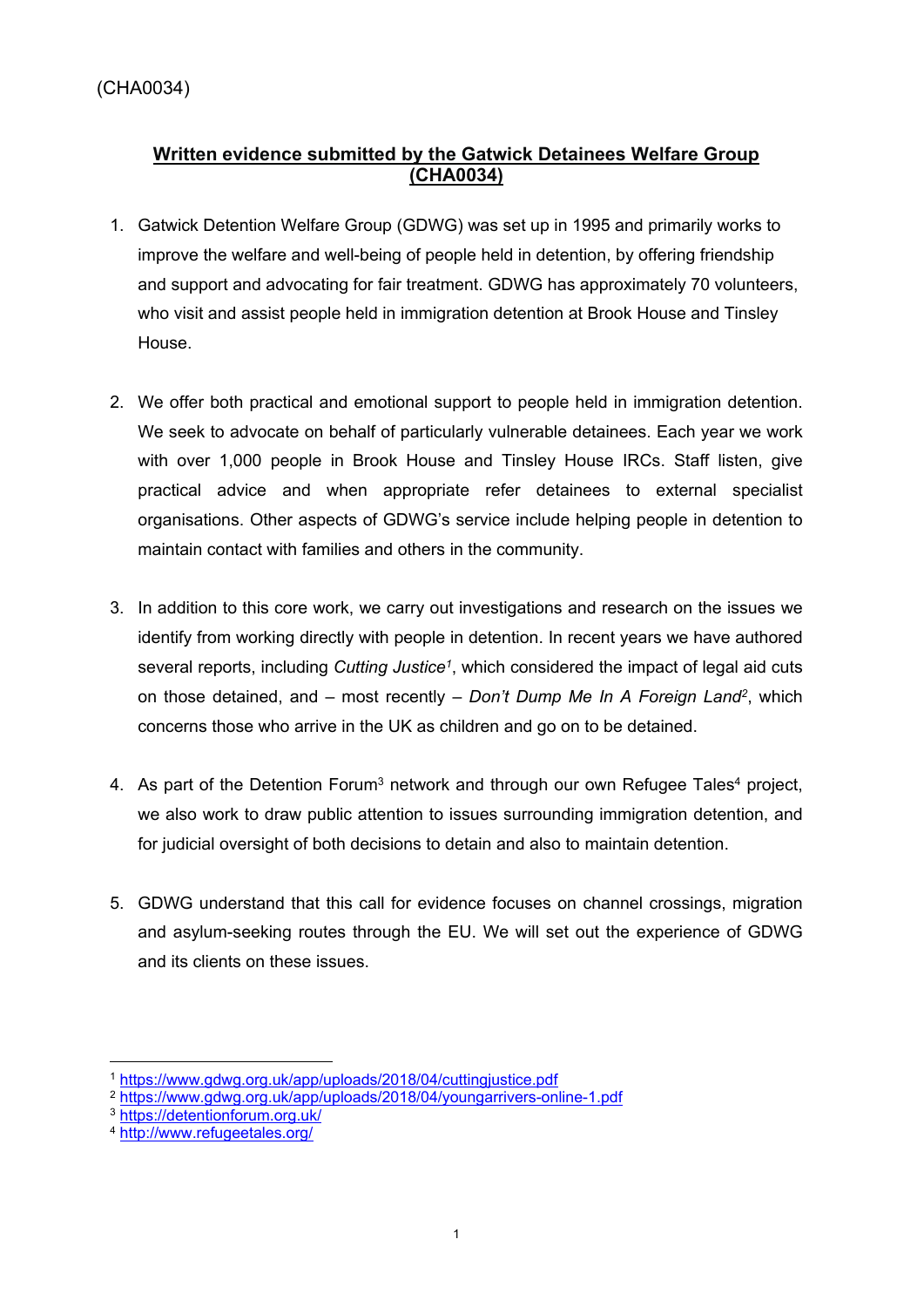- 6. Over August and September 2020, the majority of the men we have been supporting in Brook House IRC have been detained for removal to Europe under the Dublin Regulations. Last year we also supported hundreds of men who were detained on arrival in the UK after making the journey across the channel.
- 7. Most of the men arrived in the UK during the Covid-19 pandemic and were detained briefly in Short Term Holding Facilities on arrival, before being transferred to temporary hotels. When they first arrived, they were given paperwork in English that explained they were liable for detention. However, after weeks or months in hotels and limited further contact with the Home Office, they believed their future was in the UK. When they were picked up to be brought to detention from their hotel rooms, they were shocked and afraid. They were not aware that the UK was planning to detain them and remove them from the country. Case Study A is one example of what our clients have reported to GDWG.

#### **Case Study A**

- 8. *A left his home country when he was [under 18] because he was involved in activities against the regime and got exposed to the authorities. A person he was working with was arrested and knew he would be imprisoned and tortured, so he escaped as soon as possible. He left to stay in a different city, authorities came to raid his family home, they questioned his family and A decided to leave the country.*
- 9. *First of all he claimed asylum in [country A], but after just under two years his asylum was refused. He decided to travel to [country B], where he lived for 11 months before he was removed to [country A]. He decided to appeal his case in [country A], but it was refused again just over a year later. A was forced to leave again to avoid return to his home country, he went to [country C] and claimed asylum. Again, after only four months they told him they would return him to [country A]. Then he decided to come to the UK this year as his last hope, he travelled by boat across the channel.*
- 10. *A was placed in a temporary hotel and given asylum support. He did not receive a letter from the Home Office to tell him his asylum claim was refused, and they would return*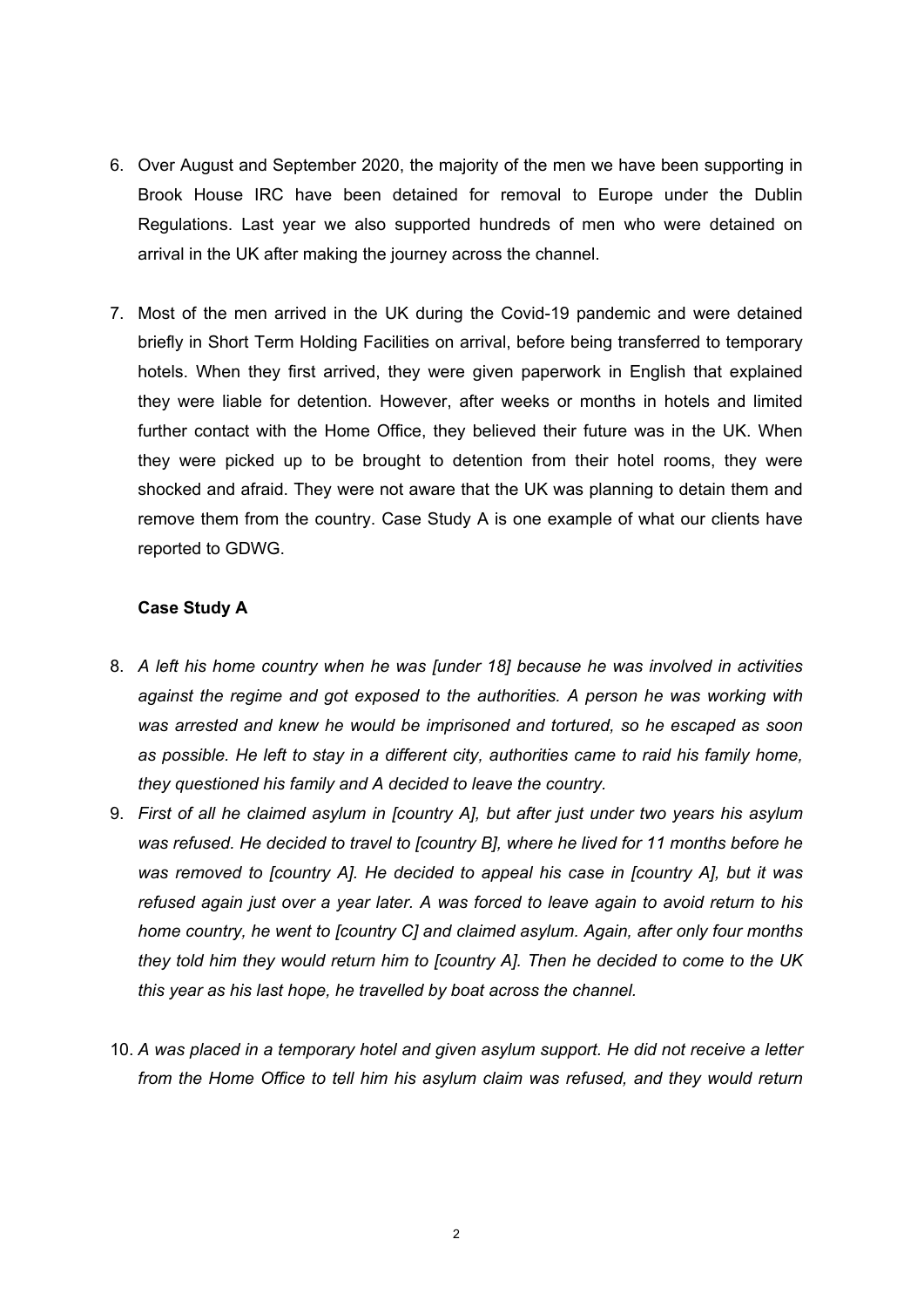*him to Europe. However, one day immigration came, and he described to us that they raided his room, leaving him shocked and shaken, and then they detained him.*

- 11. *In immigration detention A's mental health was negatively impacted to such an extent that he self-harmed. A was told he would be sent back to [country B], despite having been unable to claim asylum there previously. When he was detained it was discovered that the Home Office had not yet obtained permission from any country to return him, therefore he was released.*
- 12. GDWG has observed ongoing and alarming issues with the current Detention Duty Advice (DDA) scheme at Brook House and Tinsley House immigration removal centres over the last two years. Our clients report a lack of communication from solicitors, firms meet the client and tell them that they will let them know if they are able to take on their case or not. However, often clients do not hear back and are left waiting for weeks. We regularly call firms on behalf of clients requesting this information. In other cases, clients are not even aware of which firm they were seen by and therefore cannot follow up – especially when their English is limited.
- 13. There is also an ongoing issue with capacity amongst some of the DDA firms, which has been heightened by the recent charter flights to Europe resulting in a lot of people needing urgent legal representation. Some of our clients have been unable to find legal representation in the short time they are detained before removal.

# **Reasons behind the increase in irregular or illegal channel crossings, including economic and political drivers**

- 14. As the number of lorries crossing the channel decreased and air travel was drastically reduced due to Covid-19 restrictions, the number of people seeking asylum using boats to cross the channel increased. This was the only method still viable for many people. The movement of people has changed and become more visible, however, the numbers of people claiming asylum in the UK has not increased overall.
- 15. In fact, during the Covid-19 pandemic the amount of people claiming asylum has fallen, thought to be due to international restrictions on travel. In the first three months of 2020,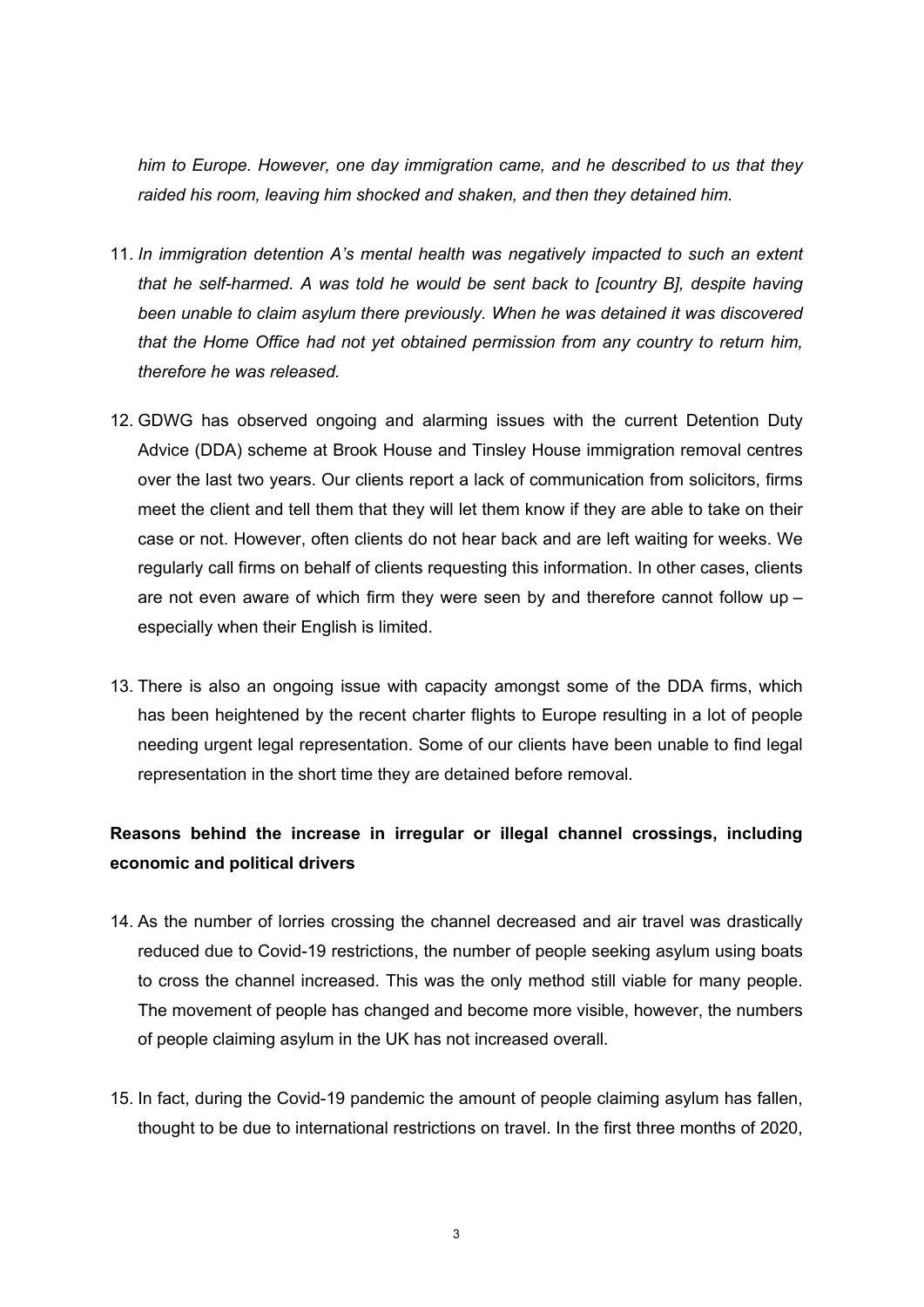January to March, 8,455 applications for asylum were received. However, this fell by nearly half between April to June, with only 4,850 asylum applications.<sup>5</sup>

- 16. It is possible that stricter border control has pushed people seeking asylum to attempt this new route. As well as poor conditions in France with refugee camps being destroyed by authorities in Northern France.
- 17. GDWG clients have also told us horrific accounts of violent smugglers who have forced them on a boat with a gun to their head and of being beaten and tortured by smugglers. Smugglers are using violent tactics to control migrants and a lack of alternative routes to the UK is making migrants more vulnerable and more likely to attempt a route using smugglers.
- 18. When people seeking asylum are returned to France they are at risk of being mistreated by migrant smugglers and becoming victims of modern slavery, as displayed in Case Study B.

## **Case Study B**

- 19. *B came into the UK in September 2019, he had previously come to the UK by boat earlier in the year but was removed to France. Despite this he had not had his fingerprints entered into the EURODAC database in France.*
- 20. *When he was removed to France he was homeless and destitute. He was left at the airport with nowhere to go. He had no means of communication as he did not have a phone. Migrant smugglers found him and took him to a house where they held him hostage. B was raped, tortured and forced to work for them. After forty days they allowed him to leave and he made his way to the UK again by boat.*
- 21. *When B arrived in the UK he was detained at [an Immigration Removal Centre], where we met him.*

<sup>5</sup> [https://www.theguardian.com/uk-news/2020/aug/27/asylum-applications-to-uk-down-by-half-in](https://www.theguardian.com/uk-news/2020/aug/27/asylum-applications-to-uk-down-by-half-in-second-quarter-of-2020)[second-quarter-of-2020](https://www.theguardian.com/uk-news/2020/aug/27/asylum-applications-to-uk-down-by-half-in-second-quarter-of-2020)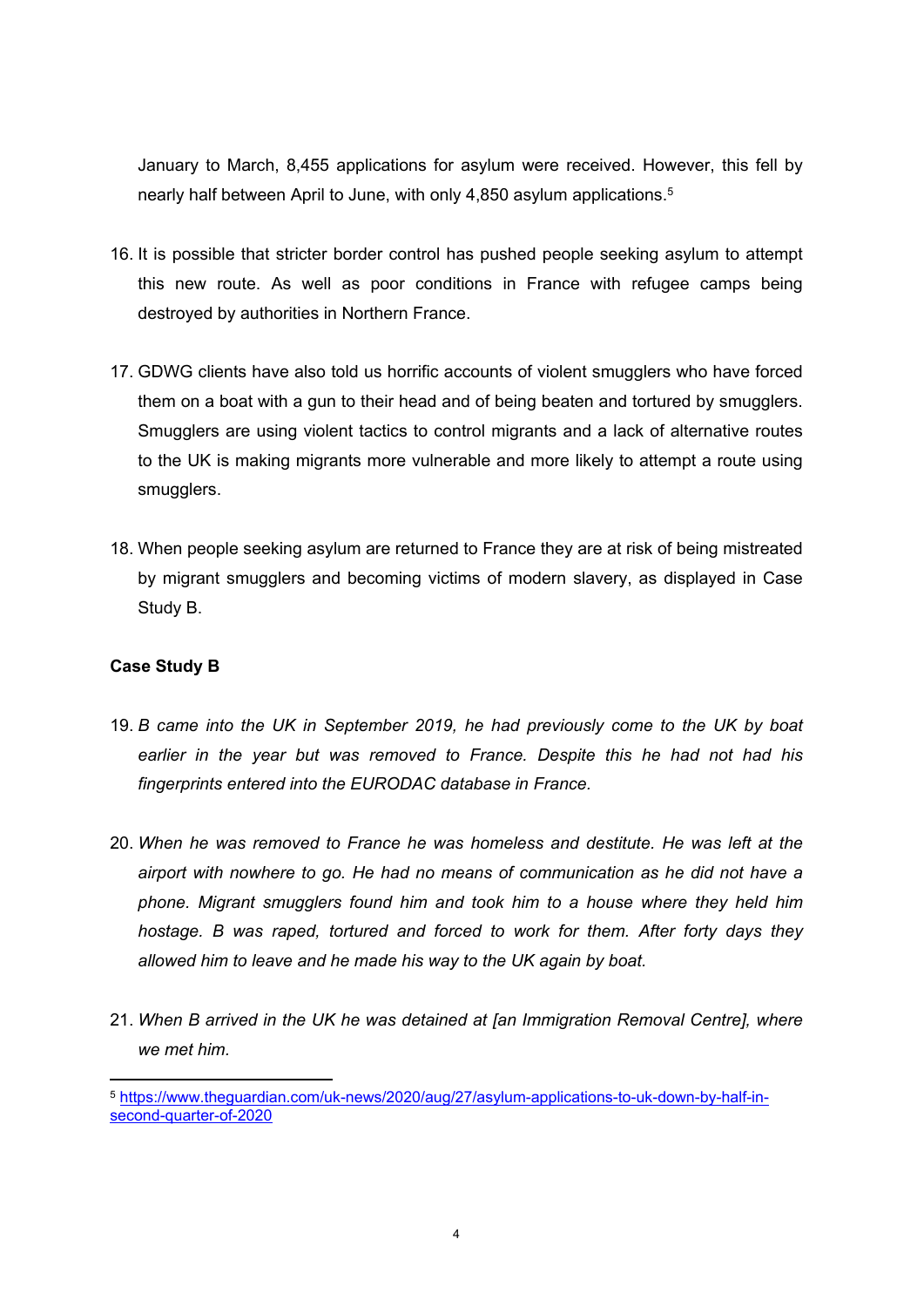# **Future arrangements for safe, legal routes for family reunion and claiming asylum in the UK, and the effectiveness of current Government initiatives to re-unite families**

- 22. All of the testimonies we hear from our clients suggest that people will continue to make the perilous crossing across the Channel despite their lives being at risk. The way to curb these crossings is not to illegally 'push back' the boats or increase patrols on the channel. We have seen that this does not stop people from attempting to enter the UK, in the similar way building a fence in Calais did nothing to stop people from entering via lorry.
- 23. The only way to stop people seeking asylum from risking their lives to enter the UK is to create safe and legal ways for them to apply for asylum here. Currently the only legal route is through government run resettlement schemes but this is only available for a small minority of people who need to claim asylum. The main resettlement scheme has been put on hold during the Covid-19 pandemic and worryingly there has not been any suggestion from the UK Government that it will be restarted soon.
- 24. France receives three times the amount of asylum applications than the UK. In 2019, Germany registered 142,450 applications for asylum, France 119,915 and Greece 74,905, according to the European Asylum Support Office.<sup>6</sup> The UK recorded only 44,250 asylum requests in 2019.
- 25. Most of GDWG's clients who have travelled to the UK by boat have come here because; they have experienced hardship in other EU countries, they have family here, they speak English or they have been refused asylum in another EU country and fear being returned to their home country where they face death. In these cases the UK is their last hope of safety.

# **Case Study C**

<sup>6</sup> [https://ec.europa.eu/eurostat/statistics-explained/index.php/Asylum\\_statistics](https://ec.europa.eu/eurostat/statistics-explained/index.php/Asylum_statistics)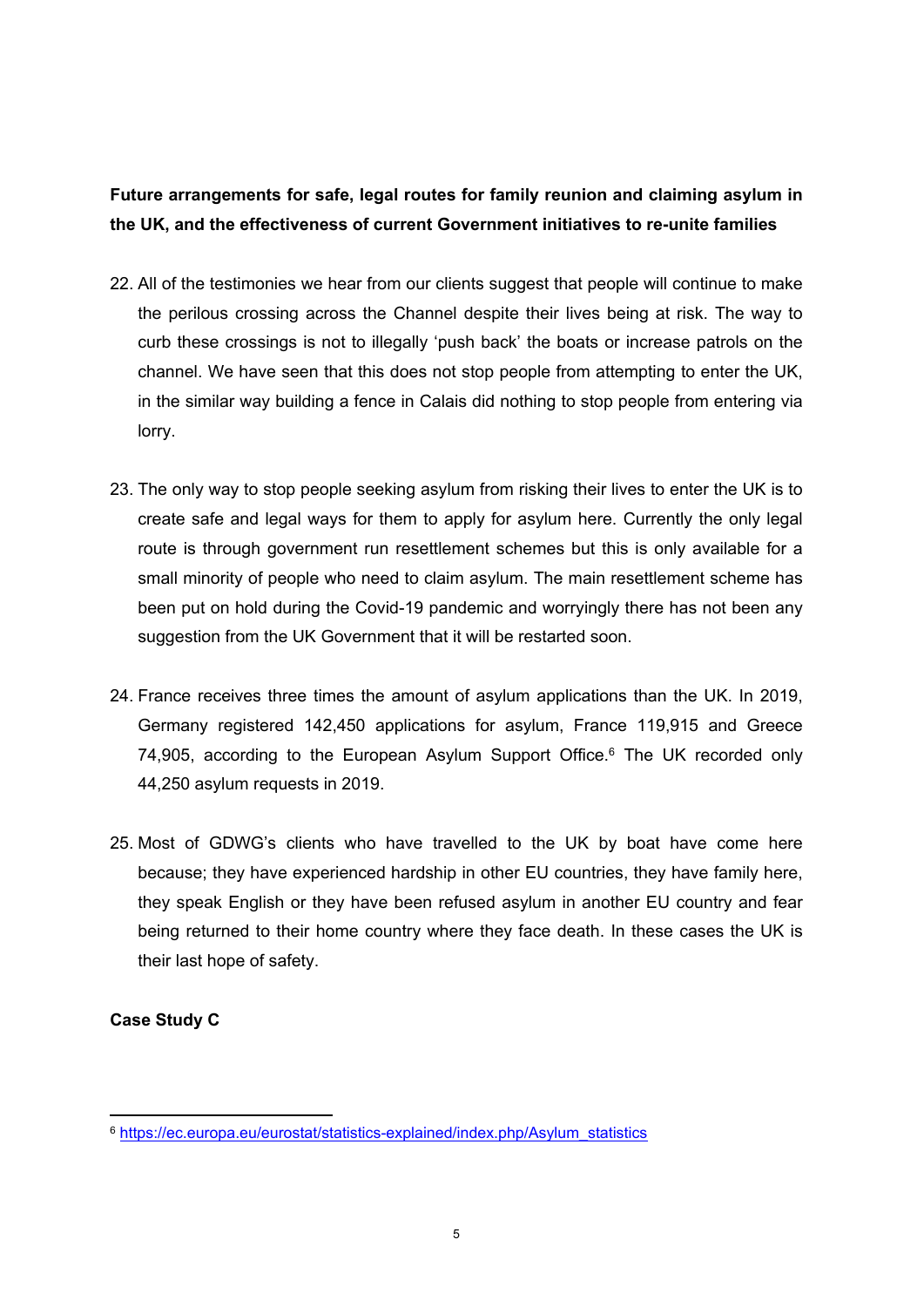- 26. *C is from Afghanistan and had to leave due to issues with the Taliban. Over [more than 10] years he had entered the UK to claim asylum [multiple] times. He had been returned to France, Afghanistan and Greece over this time.*
- 27. *France had previously refused his asylum claim and he was homeless for a period while living there. When he was last returned there in 2019, he faced homelessness and destitution once again. In 2020 he made his [latest] journey to the UK, this time by boat.*
- 28. *His [two relatives] live in the UK and they are willing for him to live with them. However, because they are not his immediate family, under current UK asylum reunion laws he cannot apply to be reunited with them.*

# **Case Study D**

- 29. *D left his home country [over 10 years ago] because he converted to Christianity from Islam and this is illegal there. [Two years later] he claimed asylum in Germany, but his claim was refused and he was returned to his home country [after a further two years]. On arrival he was imprisoned by authorities. After four years he managed to get released from prison, then he escaped back to Germany.*
- 30. *Despite his imprisonment, Germany once again refused his asylum claim. D knew that if he stayed in Germany he would be deported again. This time if he is returned to his home country he will face death. D felt that he had no option but to leave Germany and try to seek protection from the UK as his last chance.*

## **Conditions in migrant camps in France and other states such as Italy and Greece**

31. According to Government immigration statistics in 2019 there were 263 transfers out of the UK under the Dublin Regulation, 40% were transfers to Germany and 20% were transfers to France.<sup>7</sup>

<sup>7</sup> [https://www.gov.uk/government/publications/immigration-statistics-year-ending-june-2020/how](https://www.gov.uk/government/publications/immigration-statistics-year-ending-june-2020/how-many-people-do-we-grant-asylum-or-protection-to)[many-people-do-we-grant-asylum-or-protection-to](https://www.gov.uk/government/publications/immigration-statistics-year-ending-june-2020/how-many-people-do-we-grant-asylum-or-protection-to)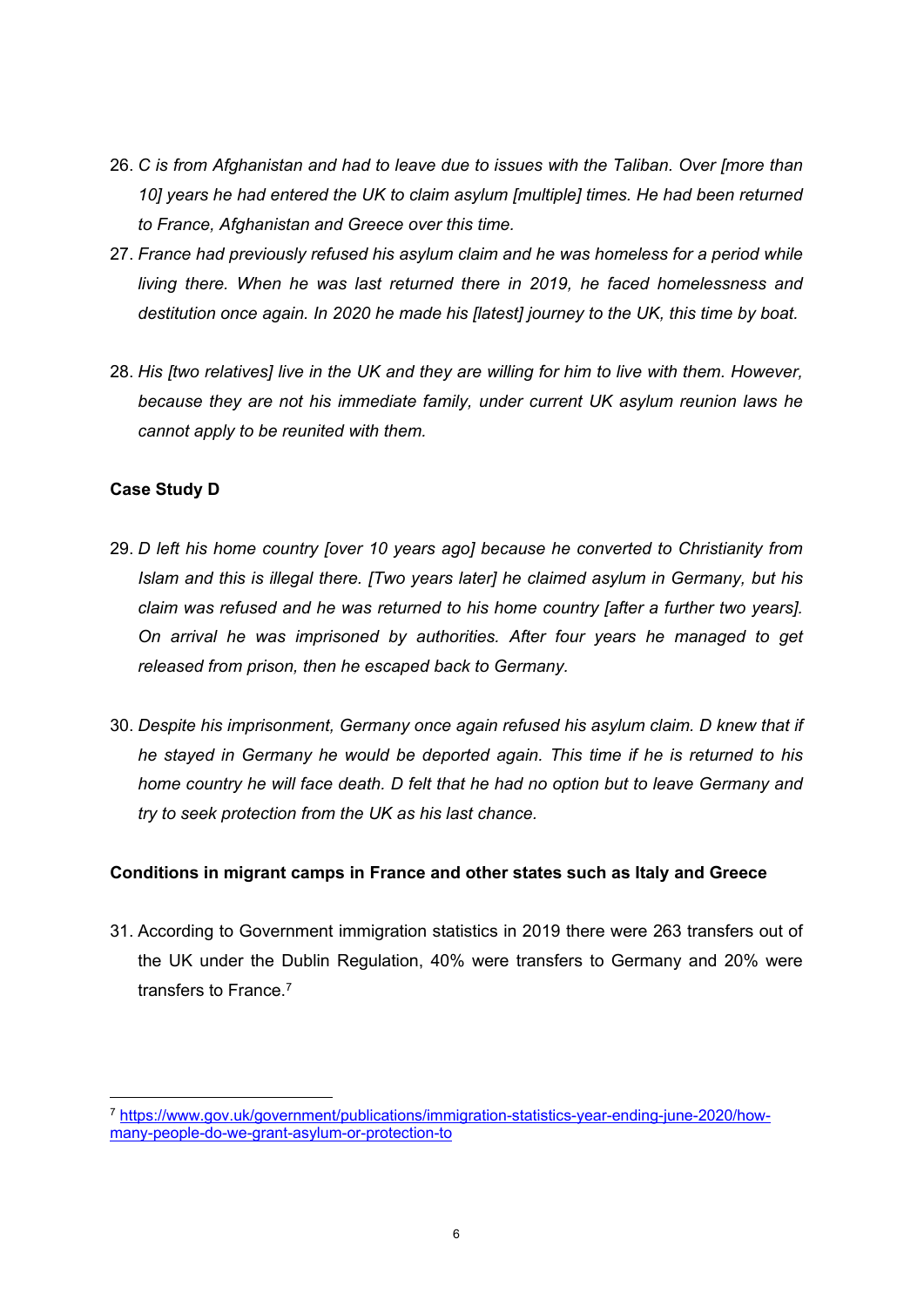- 32. Covid-19 has exacerbated poor conditions in Spain, France, Italy and Greece for people seeking asylum. GDWG clients report being destitute and homeless after recent returns in August and September 2020 to Spain and France.
- 33. A number of our clients told us that when they arrived in Spain during the pandemic they were released at the airport after their asylum interview with nowhere to go. They were told to go to a charity for accommodation but when they arrived, they were informed that there was no space for them. This resulted in the men living on the streets of Madrid before making their way to France.

#### **Case Study E**

- 34. *E had to leave Yemen because Houthi rebels threatened him, took everything he had and wanted to imprison him or kill him if he would not fight with them. He escaped Yemen and travelled to Spain via [a non-European country].*
- 35. *When he arrived in Spain, he had an asylum interview at the airport, he was then asked to the leave the airport with no support at all and go to a charity which would give him somewhere to live. However, this charity said they could not house him as there were no vacant beds, they told him it could take three to four months to find him somewhere to stay. He was left to fend for himself with no money and nowhere to live. E was shocked by his treatment and recalled speaking to many refugees in Madrid who were living on the street. Whilst he was homeless in Spain, he was tracked down by smugglers who accused him of owing them money and tortured him.*
- 36. *To avoid homelessness in Spain he travelled to [another European country] as his immediate family member lives there, however [that country] refused his asylum claim due to his fingerprints in Spain. He did not want to stay [there] illegally, so he borrowed* money to get to the UK. E told us that he would prefer to be sent back to Yemen to be *killed than be returned to Spain, after what he went through there.*
- 37. In France conditions for people seeking asylum have been inadequate for many years, with a large number of migrants living on the streets of Northern France.
- 38. The European Court of Human Rights (ECHR) has ruled several times against France on its treatment of people seeking asylum, the court has found France to be in breach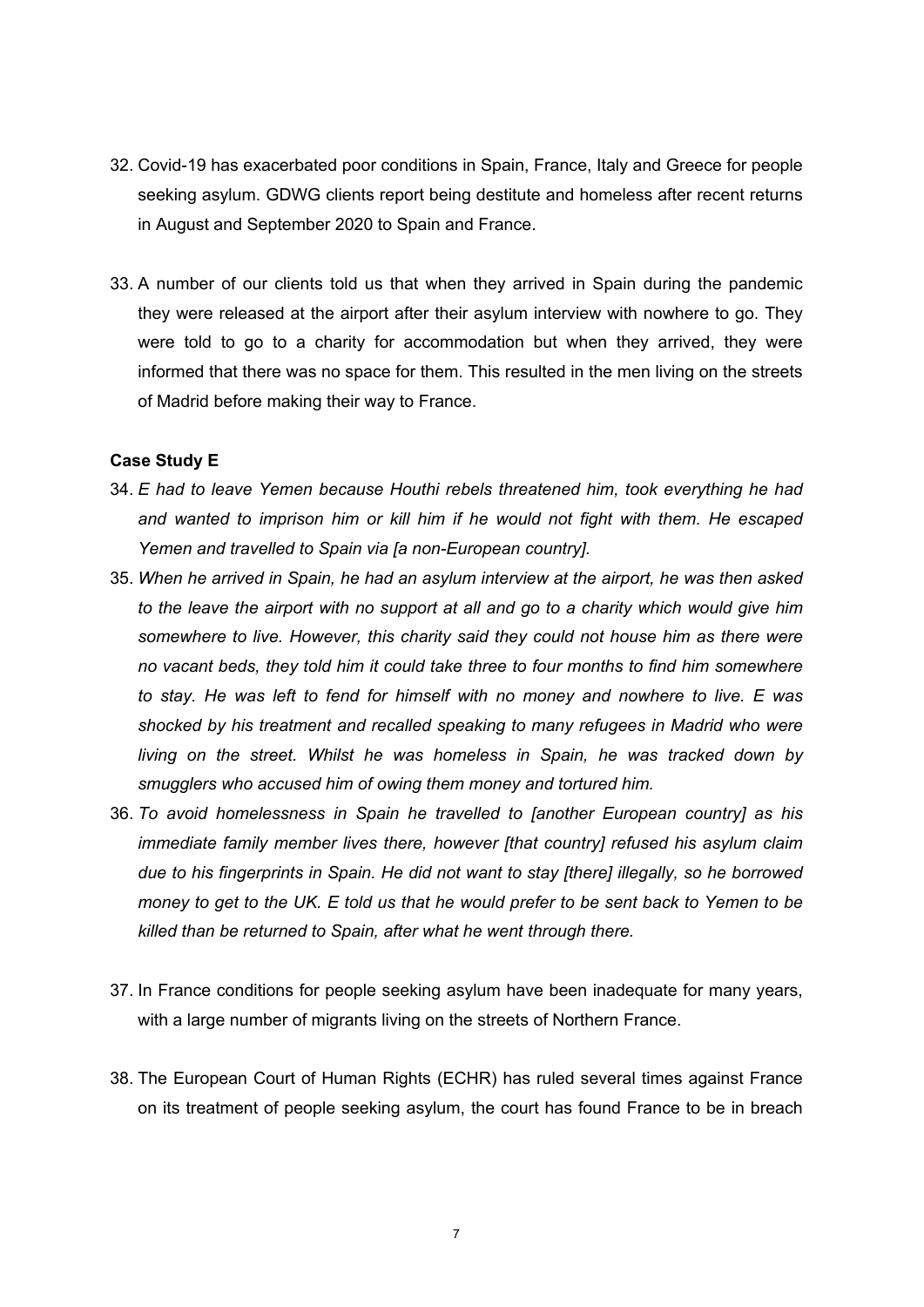of the European Convention of human rights forbidding inhuman or degrading treatment. In June 2020 the ECHR ordered France to pay fines to three people seeking asylum from Iran, Afghanistan and Russia as they had been victims of degrading treatment. It was found that France had violated their rights by allowing them to live on the streets for months with no way of meeting their basic needs.<sup>8</sup> Our clients tell us this is commonplace in France, with many people seeking asylum living on the street or in tents.

- 39. Police brutality is also a huge issue in France, with French authorities continuously destroying make-shift refugee camps and beating refugees. Human Rights Watch 2017 report *Like Living in Hell': Police Abuses Against Child and Adult Migrants in Calais*, found that the police routinely used pepper spray on children and adults who were sleeping, on peoples belongings and food in order to get them to leave an area.<sup>9</sup>
- 40. In the 2019 report by Amnesty International, *Targeting solidarity: Criminalization and harassment of people defending migrant and refugee rights in northern France*, it was found that even NGO's supporting refugees in northern France were being targeted by police.<sup>10</sup>
- 41. Just last week on September 10<sup>th</sup> 2020 the French Interior Minister issued an order to forbid the distribution of meals to migrants by NGO's in the city centre of Calais.<sup>11</sup> Calais is the only city in French where this has been made illegal, this appears to be a further act of aggression towards the people seeking asylum in Calais.
- 42. GDWG clients have also spoken about racism and anti-migrant feeling in Germany amongst citizens and authorities. They have faced issues when reporting crimes to the police, one man stated that the police had simply told him they did not understand what he was saying, despite him speaking in German. Another client told GDWG that a

<sup>8</sup> [https://www.aljazeera.com/news/2020/07/eu-court-faults-france-asylum-seekers-sleeping-rough-](https://www.aljazeera.com/news/2020/07/eu-court-faults-france-asylum-seekers-sleeping-rough-200702112426889.html)[200702112426889.html](https://www.aljazeera.com/news/2020/07/eu-court-faults-france-asylum-seekers-sleeping-rough-200702112426889.html)

<sup>9</sup> [https://www.hrw.org/report/2017/07/26/living-hell/police-abuses-against-child-and-adult-migrants](https://www.hrw.org/report/2017/07/26/living-hell/police-abuses-against-child-and-adult-migrants-calais)[calais](https://www.hrw.org/report/2017/07/26/living-hell/police-abuses-against-child-and-adult-migrants-calais)

<sup>10</sup> <https://www.amnesty.org/download/Documents/EUR2103562019ENGLISH.PDF>

<sup>11</sup> [https://www.nordlittoral.fr/94293/article/2020-09-10/l-etat-prend-un-arrete-pour-mettre-fin-aux](https://www.nordlittoral.fr/94293/article/2020-09-10/l-etat-prend-un-arrete-pour-mettre-fin-aux-distributions-de-repas-aux-migrants)[distributions-de-repas-aux-migrants](https://www.nordlittoral.fr/94293/article/2020-09-10/l-etat-prend-un-arrete-pour-mettre-fin-aux-distributions-de-repas-aux-migrants)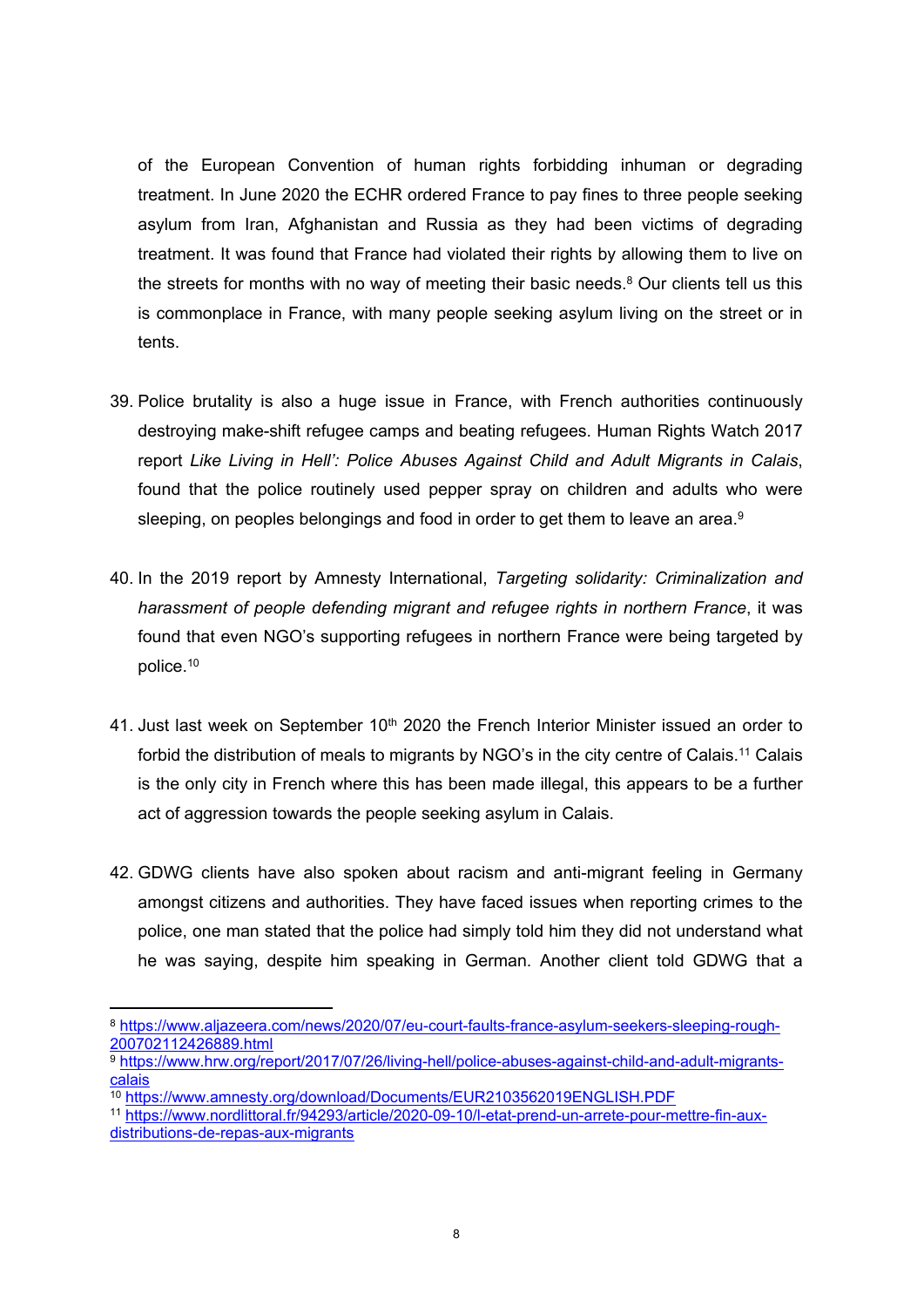police officer told him that "refugees had destroyed Germany" and asked him why he wouldn't go back to his own country.

- 43. Conditions in Greece are known to be extremely poor for people seeking asylum. In 2011 removals to Greece under the Dublin III Regulations were suspended after the landmark case of MSS v Belgium and Greece<sup>12</sup> concluded that conditions in Greece were inadequate and a return there would amount to a human right breach. Recent events of a fire in the extremely overcrowded Moria refugee camp in Lesbos has left thousands homeless and without food.<sup>13</sup>
- 44. Earlier this year it was also discovered that Greek authorities have been illegally putting adults and children seeking asylum into boats and pushing them back to Turkey.<sup>14</sup>
- 45. We have supported men who have been returned from the UK to another European state more than once, but each time they faced homelessness and destitution or their safety was at risk. They felt they had no other option but to try to get to the UK again.

## **Care provided for unaccompanied children arriving in the UK**

46. In August 2020 Kent Council announced that it had reached capacity and could not take care of any more unaccompanied asylum-seeking children. The Home Office decided unaccompanied children would instead be kept in the Kent Intake Unit, a Short Term Holding Facility (STHF).<sup>15</sup> It is extremely concerning that unaccompanied children are being held in Kent Intake Unit, STHFs were inspected for the first earlier this year and there was found to be inadequate Home Office oversight of STHFs. Amongst other issues the inspectors found that it was not documented how many children were detained, children were routinely handcuffed, child welfare plans were not completed, and children were kept in the same room as adults.<sup>16</sup>

<sup>12</sup> [https://www.asylumlawdatabase.eu/en/content/ecthr-mss-v-belgium-and-greece-gc-application-no-](https://www.asylumlawdatabase.eu/en/content/ecthr-mss-v-belgium-and-greece-gc-application-no-3069609)[3069609](https://www.asylumlawdatabase.eu/en/content/ecthr-mss-v-belgium-and-greece-gc-application-no-3069609)

<sup>13</sup> [https://www.aljazeera.com/news/2020/09/thousands-refugees-sleep-rough-food-moria-fire-](https://www.aljazeera.com/news/2020/09/thousands-refugees-sleep-rough-food-moria-fire-200910085353994.html)[200910085353994.html](https://www.aljazeera.com/news/2020/09/thousands-refugees-sleep-rough-food-moria-fire-200910085353994.html)

<sup>&</sup>lt;sup>14</sup> <https://www.hrw.org/news/2020/07/16/greece-investigate-pushbacks-collective-expulsions>

<sup>15</sup> [https://www.huffingtonpost.co.uk/entry/channel-migrants-asylum-children-](https://www.huffingtonpost.co.uk/entry/channel-migrants-asylum-children-kent_uk_5f43bc24c5b6763e5dc5e7a9)

[kent\\_uk\\_5f43bc24c5b6763e5dc5e7a9](https://www.huffingtonpost.co.uk/entry/channel-migrants-asylum-children-kent_uk_5f43bc24c5b6763e5dc5e7a9)

<sup>16</sup> [https://www.justiceinspectorates.gov.uk/hmiprisons/wp-content/uploads/sites/4/2020/06/Border-](https://www.justiceinspectorates.gov.uk/hmiprisons/wp-content/uploads/sites/4/2020/06/Border-Force-STHF-web-2020-1.pdf)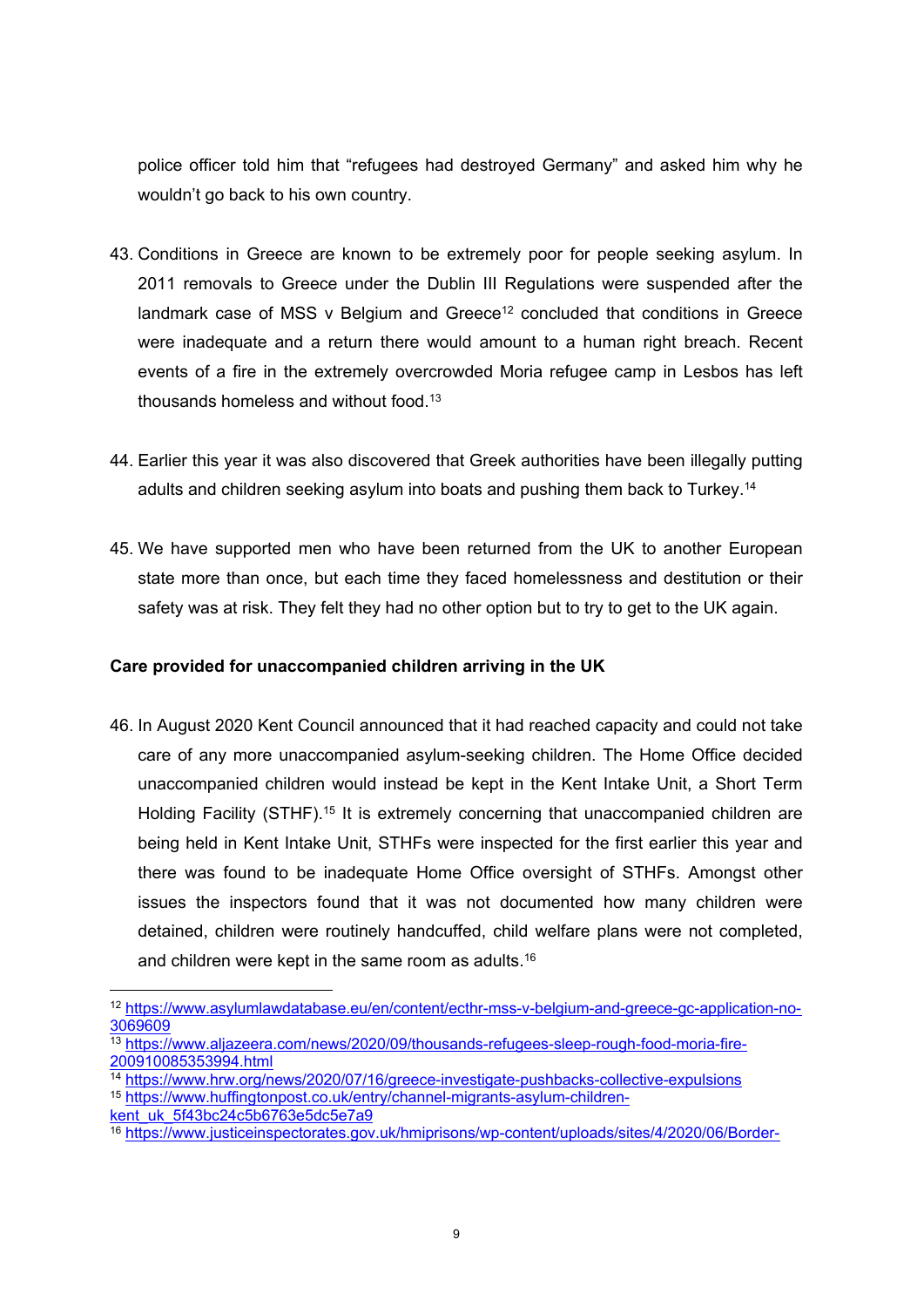47. Our clients have also revealed inadequate conditions in the Kent Intake Unit. They have described it as dirty and unhygienic. We have been told there are no shower facilities and many people are kept in a small room. Despite there being no beds, people report being kept there overnight and having to sleep on the floor in a room full of people.

## **Conclusion**

- 48. In conclusion, the rise in channel crossings is largely a result of Covid-19 travel restrictions and increasingly dire conditions for people seeking asylum in Northern France. Police brutality and targeting of migrants and the NGO's that support them has made it more difficult to stay.
- 49. Conditions for people seeking asylum across Europe have been negatively impacted by Covid-19. In the Southern European states such as Spain, Italy and Greece, conditions have become increasingly worse with a high number of people seeking asylum there and a lack of capacity to support them.
- 50. Our clients wish to seek asylum in the UK for a number of reasons such as; having family here, speaking English, their safety is at risk in another EU country or their asylum claim has been unsuccessful elsewhere.
- 51. The only way to prevent channel crossings is to open up safe and legal routes to claim asylum, so it is not necessary for people seeking asylum to be on British soil to apply for asylum here. Without this mechanism in place, people who need our protection will continue to risk their lives to get to the UK. This empowers the violent smugglers operating the channel crossings, it directly gives them business by pushing more vulnerable migrants into using them.
- 52. It is extremely concerning that children are being detained in STHFs that are not designed for overnight stays and do not have adequate facilities. Especially after the damning inspection report of such facilities earlier this year, it is clear that these are not suitable places for children to be held.

[Force-STHF-web-2020-1.pdf](https://www.justiceinspectorates.gov.uk/hmiprisons/wp-content/uploads/sites/4/2020/06/Border-Force-STHF-web-2020-1.pdf)